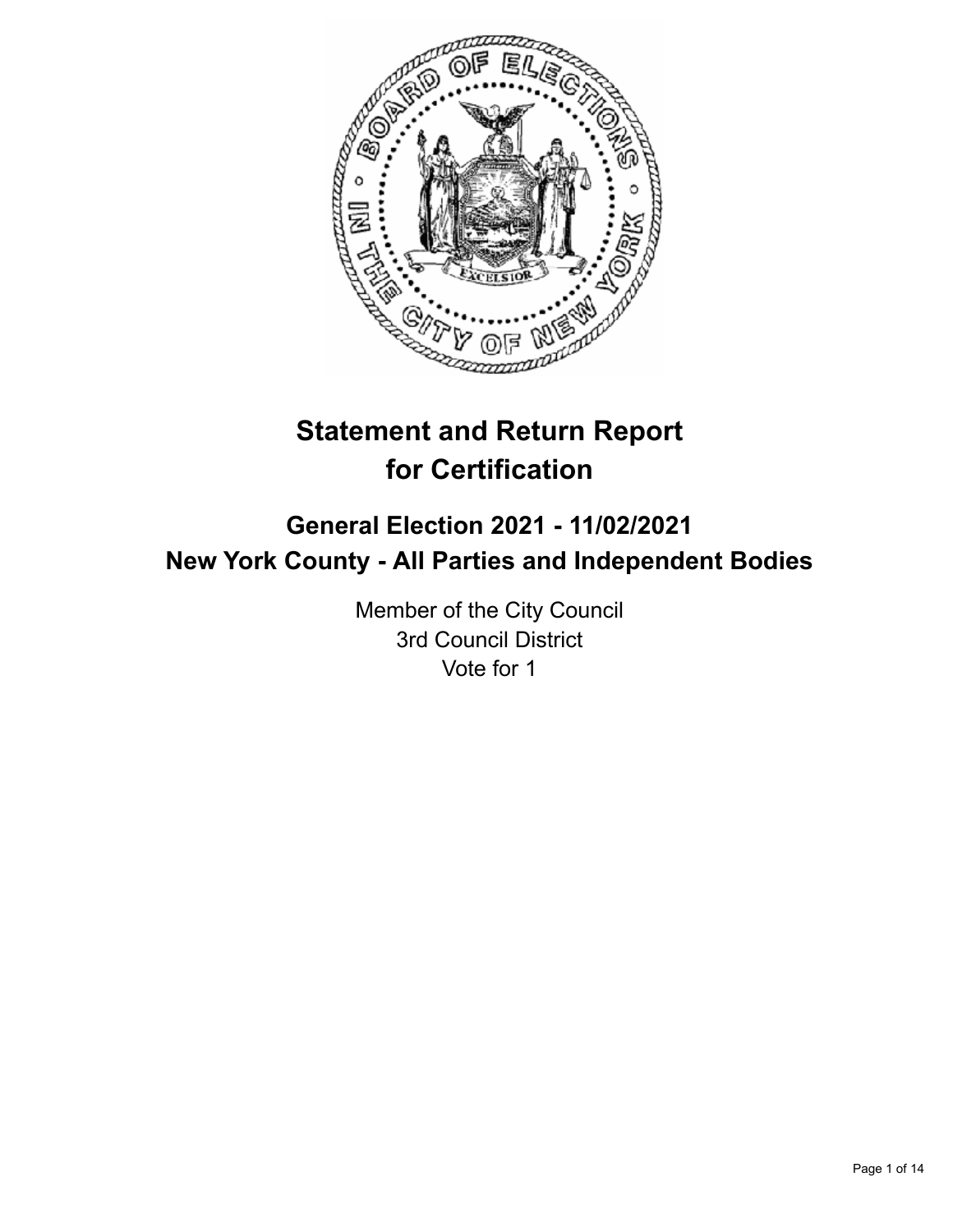

| <b>PUBLIC COUNTER</b>                                    | 8,136          |
|----------------------------------------------------------|----------------|
| MANUALLY COUNTED EMERGENCY                               | 0              |
| ABSENTEE / MILITARY                                      | 1,043          |
| <b>AFFIDAVIT</b>                                         | 60             |
| <b>Total Ballots</b>                                     | 9,239          |
| Less - Inapplicable Federal/Special Presidential Ballots | 0              |
| <b>Total Applicable Ballots</b>                          | 9,239          |
| ERIK D. BOTTCHER (DEMOCRATIC)                            | 7,844          |
| AARON JUDGE (WRITE-IN)                                   | 1              |
| ADAM VELAZQUEZ (WRITE-IN)                                | 1              |
| ADRIANA LEONE (WRITE-IN)                                 | 1              |
| ALFRED E. NEUMAN (WRITE-IN)                              | 1              |
| ANDREA CHAN (WRITE-IN)                                   | 1              |
| ANDREW BERMAN (WRITE-IN)                                 | 1              |
| ANGELINA JOLIE (WRITE-IN)                                | 1              |
| ARTHUR SCHWARTZ (WRITE-IN)                               | 9              |
| BERNIE SANDERS (WRITE-IN)                                | 1              |
| <b>BLAINE BERTNICK (WRITE-IN)</b>                        | 1              |
| BRUNO KEIJZER (WRITE-IN)                                 | 1              |
| CANDACE OWENS (WRITE-IN)                                 | 1              |
| CARLINA RIVERA (WRITE-IN)                                | 1              |
| CHARLES BRONES (WRITE-IN)                                | 1              |
| CHIP BARRON JR. (WRITE-IN)                               | 1              |
| CHRIS MARTE (WRITE-IN)                                   | 1              |
| COREY JOHNSON (WRITE-IN)                                 | 1              |
| CURTIS A. SLIWA (WRITE-IN)                               | 2              |
| DANI SCHWARTZ (WRITE-IN)                                 | 1              |
| DANIEL ADLER (WRITE-IN)                                  | 1              |
| DANTE FITZPATRICK (WRITE-IN)                             | 1              |
| DAVID SIMONETTI (WRITE-IN)                               | 1              |
| DONALD TRUMP (WRITE-IN)                                  | 1              |
| EDWIN DE LA CRUZ (WRITE-IN)                              | 1              |
| FRAN LEIBOWITZ (WRITE-IN)                                | 1              |
| FRANCIS MENTON (WRITE-IN)                                | 3              |
| FRANK ZAPPA (WRITE-IN)                                   | 1              |
| <b>GASTON TORRES DIMANT (WRITE-IN)</b>                   | 1              |
| <b>GEORGE C. THOMAS (WRITE-IN)</b>                       | 1              |
| <b>GEORGE SHULMAN (WRITE-IN)</b>                         | 1              |
| HOMER HAND (WRITE-IN)                                    | 1              |
| JACQUELINE TOBOROFF (WRITE-IN)                           | 2              |
| JAMES MENTON (WRITE-IN)                                  | 1              |
| JASON ZEMSKY (WRITE-IN)                                  | 1              |
| JAYA MCSHUMA (WRITE-IN)                                  | 1              |
| JOHN GALT (WRITE-IN)                                     | 1              |
| JOHN REYNOLDS (WRITE-IN)                                 | $\overline{2}$ |
| KATHLYNE PURRINI (WRITE-IN)                              | 1              |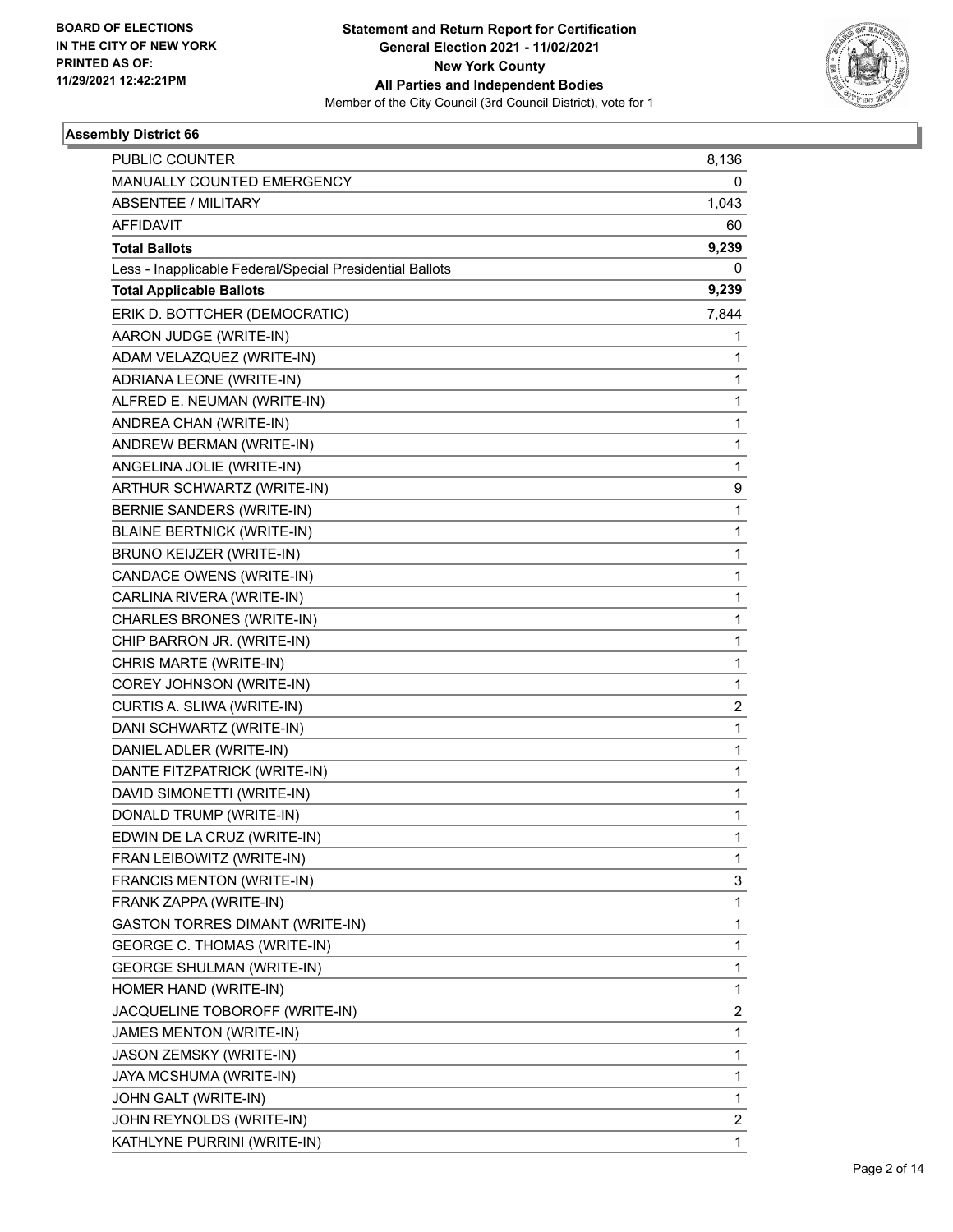

| KATHRYN GARCIA (WRITE-IN)          | 2                       |
|------------------------------------|-------------------------|
| KEEANGA YAMAHTTA TAYLOR (WRITE-IN) | 1                       |
| LESLIE BOGHOSIAN MURPHY (WRITE-IN) | 4                       |
| LILIAN EVANS (WRITE-IN)            | 1                       |
| LOUIS PULIAFITO (WRITE-IN)         | 1                       |
| LYAN CHO (WRITE-IN)                | 1                       |
| MARC PIPARO (WRITE-IN)             | 1                       |
| MARK GJANAJ (WRITE-IN)             | 1                       |
| MARK SEIDEN (WRITE-IN)             | 1                       |
| MARVIN PUGLER (WRITE-IN)           | 1                       |
| MAUD MARON (WRITE-IN)              | 4                       |
| MICHAEL ALLEGRETTI (WRITE-IN)      | 1                       |
| MICHAEL BLOOMBERG (WRITE-IN)       | $\overline{\mathbf{c}}$ |
| MICHAEL STEINEN (WRITE-IN)         | 1                       |
| MICKI MCGEE (WRITE-IN)             | 1                       |
| PAPERBOY LOVE PRINCE (WRITE-IN)    | 1                       |
| PAUL CARROLL (WRITE-IN)            | 1                       |
| PAUL GUILIANI (WRITE-IN)           | 1                       |
| PHELAN FITZPATRICK (WRITE-IN)      | 2                       |
| RAYMOND BLACK (WRITE-IN)           | 1                       |
| RICH CECAPPOLO (WRITE-IN)          | 1                       |
| ROLANDO ACOSTA (WRITE-IN)          | 1                       |
| ROSS BLUM (WRITE-IN)               | 1                       |
| RYAN KONCAR (WRITE-IN)             | 1                       |
| RYAN MCMAHON (WRITE-IN)            | 1                       |
| SCOTT STRINGER (WRITE-IN)          | 1                       |
| SEAN MAGUINE (WRITE-IN)            | 1                       |
| STEPHEN DAVIS (WRITE-IN)           | 1                       |
| THOMAS KENNIFF (WRITE-IN)          | 1                       |
| TONDERAI MUNYORO (WRITE-IN)        | 1                       |
| UNATTRIBUTABLE WRITE-IN (WRITE-IN) | 23                      |
| UPAY KAK (WRITE-IN)                | 1                       |
| WINSTON SMITH (WRITE-IN)           | $\mathbf 1$             |
| <b>Total Votes</b>                 | 7,959                   |
| Unrecorded                         | 1,280                   |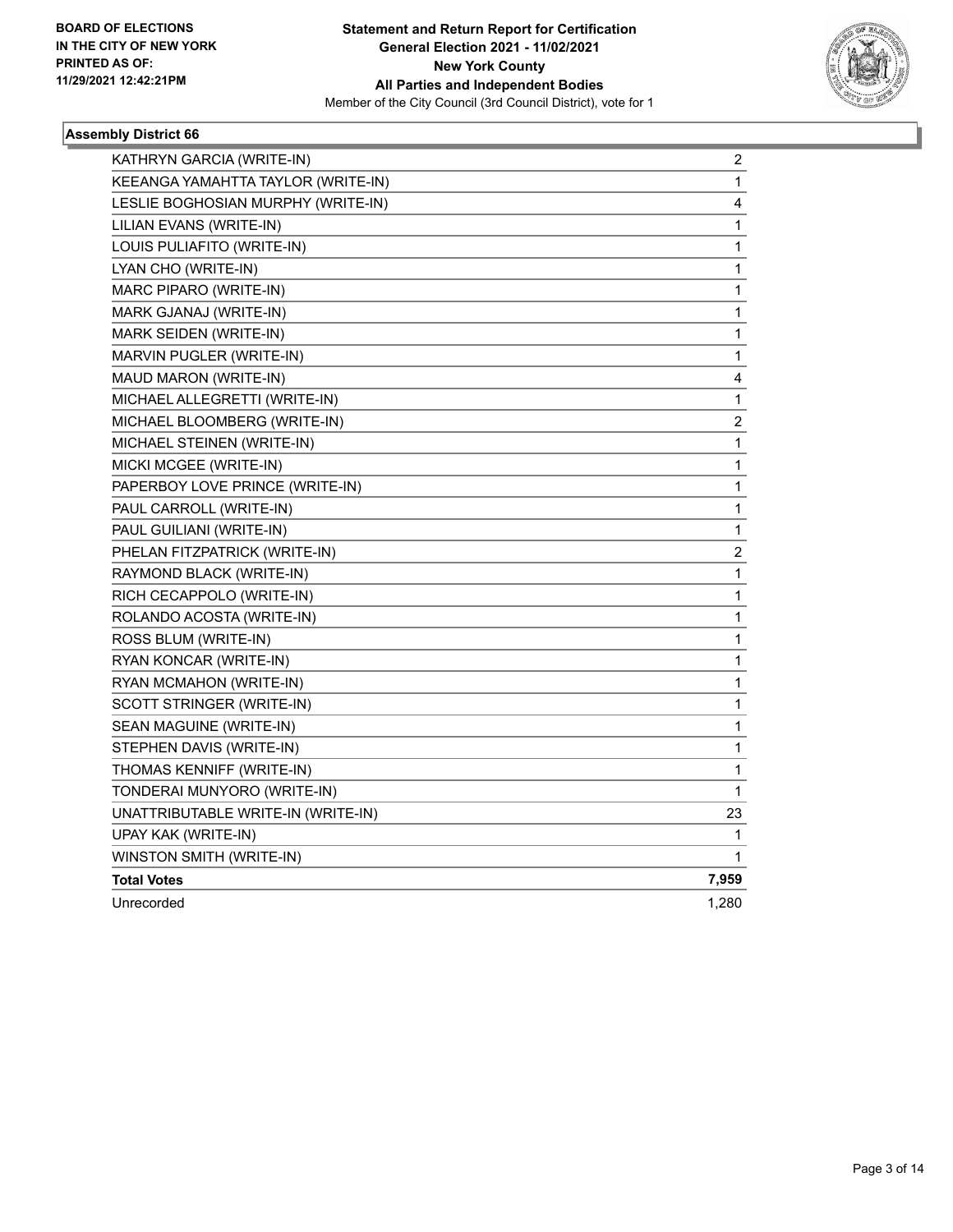

| PUBLIC COUNTER                                           | 5,153        |
|----------------------------------------------------------|--------------|
| MANUALLY COUNTED EMERGENCY                               | 0            |
| ABSENTEE / MILITARY                                      | 681          |
| <b>AFFIDAVIT</b>                                         | 68           |
| <b>Total Ballots</b>                                     | 5,902        |
| Less - Inapplicable Federal/Special Presidential Ballots | 0            |
| <b>Total Applicable Ballots</b>                          | 5,902        |
| ERIK D. BOTTCHER (DEMOCRATIC)                            | 4,846        |
| ALTHEA LAFORGUE (WRITE-IN)                               | 1            |
| ALVIN BRAGG (WRITE-IN)                                   | 1            |
| ANASTASIA IOANNOU (WRITE-IN)                             | 1            |
| ANTOINETTE JONES (WRITE-IN)                              | 1            |
| ARTHUR SCHWARTZ (WRITE-IN)                               | 1            |
| BIFF TANNEN (WRITE-IN)                                   | 1            |
| BILL MURAWSKI (WRITE-IN)                                 | 1            |
| CHRISTIAN ORGROSSE (WRITE-IN)                            | 1            |
| CHRISTOPHER FRATT (WRITE-IN)                             | 1            |
| COSTA MERGES (WRITE-IN)                                  | 1            |
| CURTIS A. SLIWA (WRITE-IN)                               | 3            |
| DAO YIN (WRITE-IN)                                       | $\mathbf{1}$ |
| DIANE MORALES (WRITE-IN)                                 | 1            |
| DONALD TRUMP (WRITE-IN)                                  | 3            |
| ELIZABETH STAMATINA FEY (WRITE-IN)                       | 1            |
| ERIC ADAMS (WRITE-IN)                                    | 1            |
| ERIC SEIDEL (WRITE-IN)                                   | 1            |
| FAHIM ABED (WRITE-IN)                                    | 1            |
| <b>GAIL BREWER (WRITE-IN)</b>                            | 1            |
| GLORIA STOGA (WRITE-IN)                                  | 1            |
| GREGORY DEAN NEUMUNZ (WRITE-IN)                          | 1            |
| HILLARY CLINTON (WRITE-IN)                               | 1            |
| ILEANA RIOS (WRITE-IN)                                   | 1            |
| JAMES HART (WRITE-IN)                                    | 1            |
| JARED YOUNG (WRITE-IN)                                   | 1            |
| JEFFREY ALLAN ELLIS-LEE (WRITE-IN)                       | 1            |
| <b>JESUS LELARD (WRITE-IN)</b>                           | 1            |
| JOSEPH CZERNIAWSKI (WRITE-IN)                            | 1            |
| <b>JUDITH BROWN (WRITE-IN)</b>                           | 1            |
| KATE PAEK (WRITE-IN)                                     | 1            |
| KATHY MURRAY (WRITE-IN)                                  | 1            |
| KENT GIFFORD (WRITE-IN)                                  | 1            |
| LESLIE BOGHOSIAN MURPHY (WRITE-IN)                       | 6            |
| MARNI HALASA (WRITE-IN)                                  | 1            |
| MELISSA BELL (WRITE-IN)                                  | 1            |
| MELISSA RUSSO (WRITE-IN)                                 | 1            |
| MICHAEL DOPPELT (WRITE-IN)                               | 1            |
| MICHAEL SPILLANE (WRITE-IN)                              | 1            |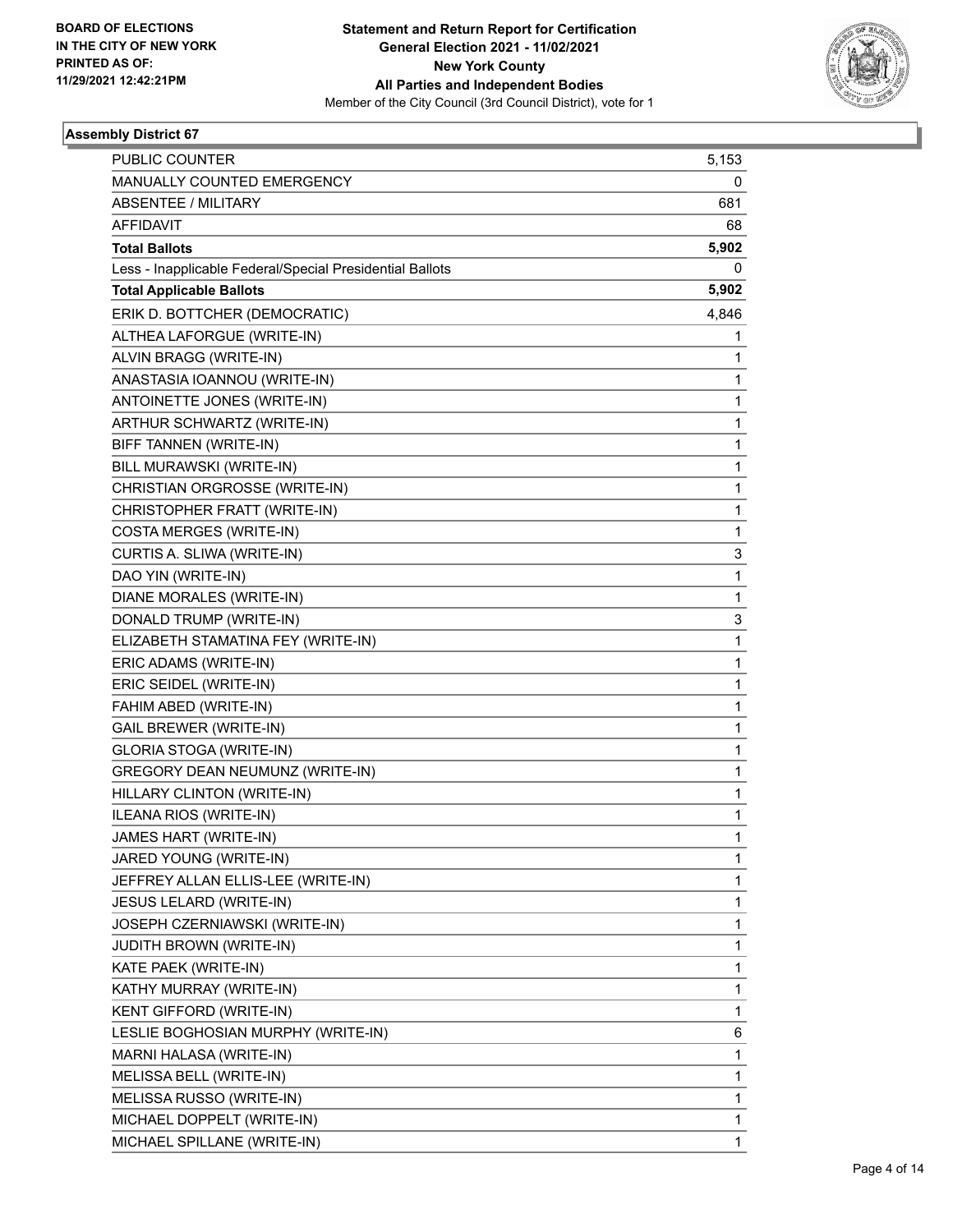

| OZER TEITELBAWN (WRITE-IN)         |                |
|------------------------------------|----------------|
| PAUL CHAMBERLAIN (WRITE-IN)        |                |
| RAPHAEL B. BERDUGO (WRITE-IN)      | 1              |
| ROBERT SPIKER (WRITE-IN)           | 2              |
| RONALD REAGAN (WRITE-IN)           | 1              |
| RUDOLPH GIULIANI (WRITE-IN)        | 1              |
| STEPHEN FITCH (WRITE-IN)           |                |
| STEPHEN MCALLISTER (WRITE-IN)      |                |
| STUART FRAAS (WRITE-IN)            | $\overline{2}$ |
| TARA GLOVEN (WRITE-IN)             | 1              |
| TIM S. WESSMAN (WRITE-IN)          | 1              |
| UNATTRIBUTABLE WRITE-IN (WRITE-IN) | 22             |
| WILLIAM KEITOLA (WRITE-IN)         | 1              |
| WILLIAM P. SHORT III (WRITE-IN)    | 1              |
| <b>WILLIAM PEPITONE (WRITE-IN)</b> |                |
| ZEEV KIRSH (WRITE-IN)              |                |
| <b>Total Votes</b>                 | 4,932          |
| Unrecorded                         | 970            |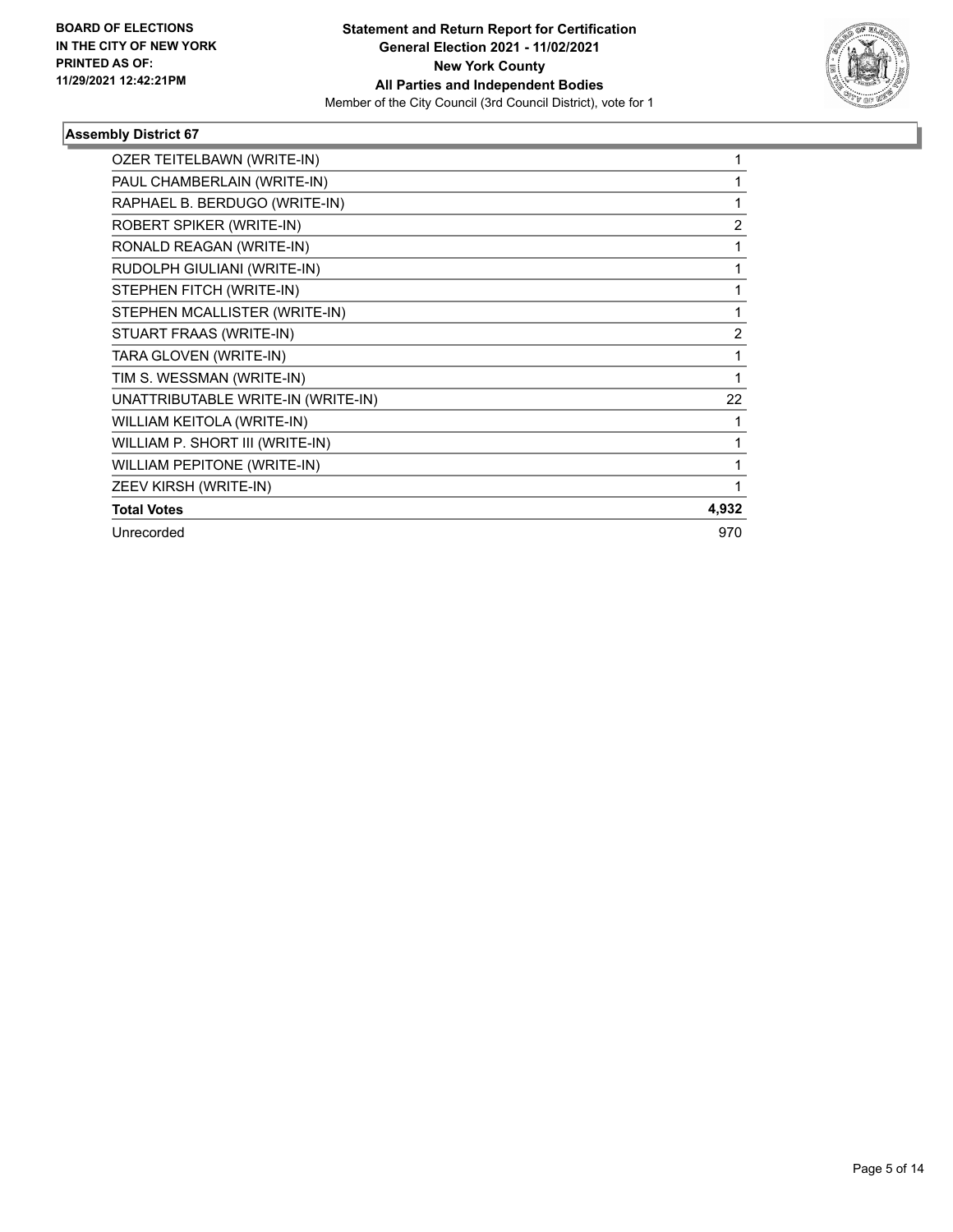

| <b>PUBLIC COUNTER</b>                                    | 15,348 |
|----------------------------------------------------------|--------|
| MANUALLY COUNTED EMERGENCY                               | 0      |
| <b>ABSENTEE / MILITARY</b>                               | 1,954  |
| <b>AFFIDAVIT</b>                                         | 118    |
| <b>Total Ballots</b>                                     | 17,420 |
| Less - Inapplicable Federal/Special Presidential Ballots | 0      |
| <b>Total Applicable Ballots</b>                          | 17,420 |
| ERIK D. BOTTCHER (DEMOCRATIC)                            | 14,657 |
| ABDUL KENCHI (WRITE-IN)                                  | 1      |
| AL SHARPTON (WRITE-IN)                                   | 1      |
| ALEXANDRA POMERANTZ (WRITE-IN)                           | 1      |
| ALFRED E. NEUMAN (WRITE-IN)                              | 2      |
| ALLIE RYAN (WRITE-IN)                                    | 2      |
| ALTHEA LAFORGUE (WRITE-IN)                               | 7      |
| ANDREW ROSS (WRITE-IN)                                   | 1      |
| ANDREW YANG (WRITE-IN)                                   | 1      |
| ANTHONY WEINER (WRITE-IN)                                | 1      |
| ANTOINE TUCKER (WRITE-IN)                                | 1      |
| ARMOND WHITE (WRITE-IN)                                  | 1      |
| ARNALDO C. ALBORNOZ (WRITE-IN)                           | 1      |
| ARTHUR SCHWARTZ (WRITE-IN)                               | 6      |
| BARI ZAYN (WRITE-IN)                                     | 1      |
| BEN SHAPIRO (WRITE-IN)                                   | 1      |
| BEVERLY H. KOLBER (WRITE-IN)                             | 1      |
| BRAD HARGREAVES (WRITE-IN)                               | 1      |
| BRAD HOYLMAN (WRITE-IN)                                  | 1      |
| BRETT FIRBER (WRITE-IN)                                  | 1      |
| BRETT JOSEPH (WRITE-IN)                                  | 1      |
| <b>BRIAN BIGGINS (WRITE-IN)</b>                          | 1      |
| BRIAN JORDAN (WRITE-IN)                                  | 1      |
| CALVIN DRIM (WRITE-IN)                                   | 1      |
| CARSON KINCAID (WRITE-IN)                                | 1      |
| CATHERINE ROJAS (WRITE-IN)                               | 1      |
| CATHERINE WILSON (WRITE-IN)                              | 1      |
| CHARLES BOGARDZ (WRITE-IN)                               | 1      |
| CHARLES CASE (WRITE-IN)                                  | 1      |
| CHARLES TALISSE (WRITE-IN)                               | 1      |
| CONNOR TINEN (WRITE-IN)                                  | 1      |
| COOPER HERRMAN (WRITE-IN)                                | 1      |
| COREY JOHNSON (WRITE-IN)                                 | 2      |
| CRAIG SLUTZKIN (WRITE-IN)                                | 1      |
| CURTIS A. SLIWA (WRITE-IN)                               | 3      |
| DANA A. PRICE, ESQ. (WRITE-IN)                           | 1      |
| DANIEL J. HANGGI (WRITE-IN)                              | 1      |
| DANIEL JONES (WRITE-IN)                                  | 1      |
| DINA RE (WRITE-IN)                                       | 1      |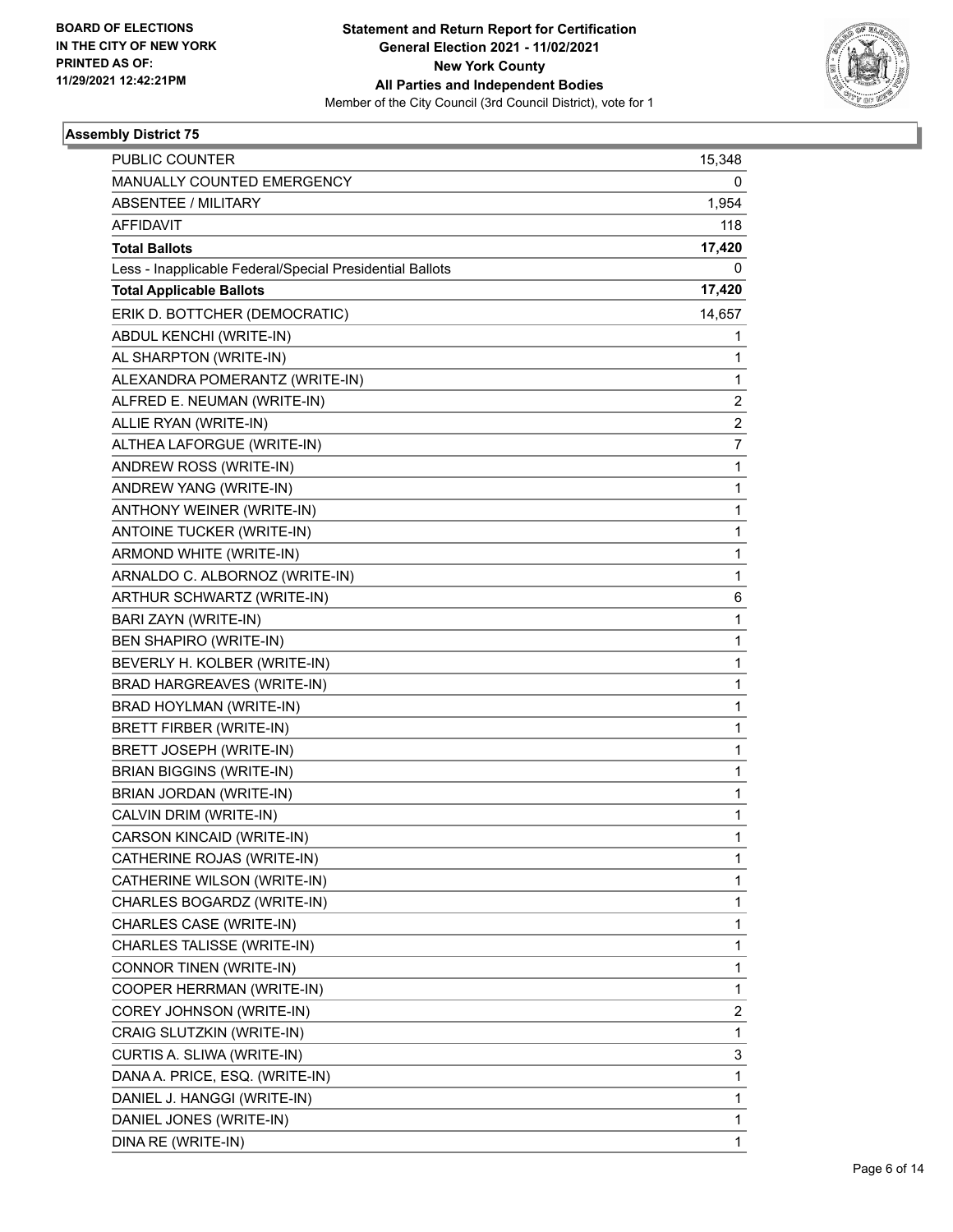

| DONALD TRUMP (WRITE-IN)                 | 2 |
|-----------------------------------------|---|
| ELAINE FLORIO (WRITE-IN)                | 1 |
| ELIOT SPITZER (WRITE-IN)                | 1 |
| ELIZABETH BUFKIN (WRITE-IN)             | 2 |
| ERIC BUTCHER (WRITE-IN)                 | 1 |
| ERIC G WURTHMANN (WRITE-IN)             | 1 |
| ERIC JOYNER (WRITE-IN)                  | 1 |
| EVA MOSKOWITZ (WRITE-IN)                | 1 |
| FERNENDO MATEO (WRITE-IN)               | 1 |
| GEVIN WAX (WRITE-IN)                    | 1 |
| HANNAH SINENSKY (WRITE-IN)              | 1 |
| HENRY ARTIS (WRITE-IN)                  | 1 |
| HERBERT FIELDS (WRITE-IN)               | 1 |
| JACQUELINE TOBOROFF (WRITE-IN)          | 3 |
| JAMES CALIMANO (WRITE-IN)               | 1 |
| JAMES EDWARD TOPOR (WRITE-IN)           | 2 |
| JANE HOGG (WRITE-IN)                    | 1 |
| JANET SZEIMAN (WRITE-IN)                | 1 |
| JEANNIE V. MONTE (WRITE-IN)             | 1 |
| JEFF GOOLSBY (WRITE-IN)                 | 1 |
| JEFFREY DUBLINER (WRITE-IN)             | 1 |
| JEFFREY KOFSKY (WRITE-IN)               | 1 |
| JOE LACY (WRITE-IN)                     | 1 |
| JOEY DLUZAK (WRITE-IN)                  | 1 |
| JOHN H SMITH (WRITE-IN)                 | 1 |
| JOHN M. FINAN (WRITE-IN)                | 1 |
| JORDAN AUSLANDER (WRITE-IN)             | 1 |
| JOSE ANTONIO GONZALEZ JR. (WRITE-IN)    | 1 |
| JOSEPH CARACCIO (WRITE-IN)              | 1 |
| JOYCE SWINGLE (WRITE-IN)                | 1 |
| JULIE MENIN (WRITE-IN)                  | 1 |
| JULIET GERMANOTTA (WRITE-IN)            | 1 |
| JULIO CESAR SANTIAGO ESTRADA (WRITE-IN) | 1 |
| KEVIN BOYLE (WRITE-IN)                  | 1 |
| LAURA LOEMER (WRITE-IN)                 | 1 |
| LESLIE BOGHOSIAN MURPHY (WRITE-IN)      | 8 |
| LESLIE MURPHY (WRITE-IN)                | 1 |
| LINCOLN ANDERSON (WRITE-IN)             | 1 |
| LOUIE LEONARDO (WRITE-IN)               | 1 |
| LUCY MARTINEZ (WRITE-IN)                | 1 |
| MALLORY DANAHER (WRITE-IN)              | 1 |
| MARC WEISS (WRITE-IN)                   | 1 |
| MARNI HALASA (WRITE-IN)                 | 4 |
| MAROVI HALASA (WRITE-IN)                | 1 |
| MARRISSA REDANTY (WRITE-IN)             | 1 |
| MARSHALL JAFFE (WRITE-IN)               | 1 |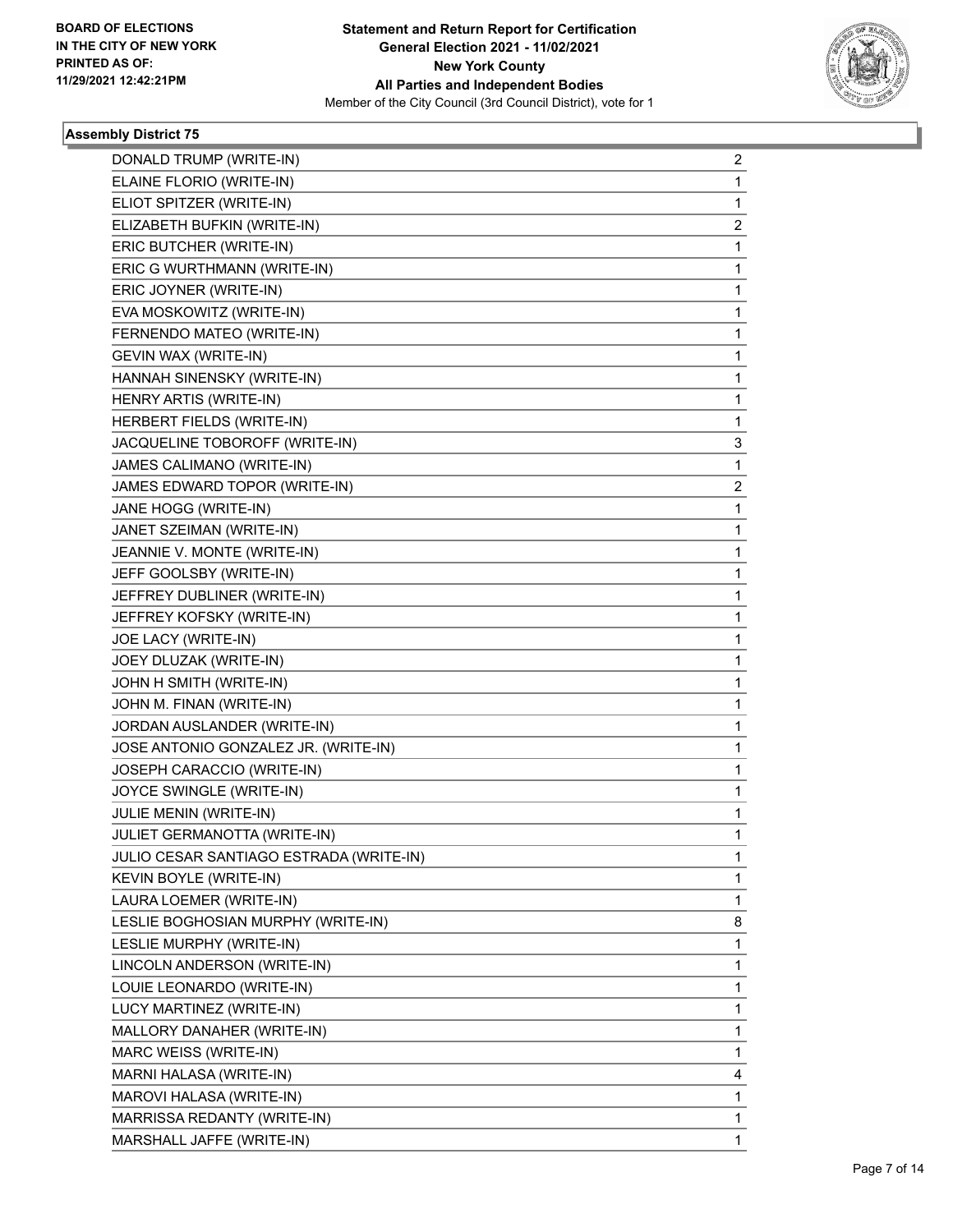

| MATT ENGLES (WRITE-IN)             | 1      |
|------------------------------------|--------|
| MAUD MARON (WRITE-IN)              | 2      |
| MICHAEL BLOOMBERG (WRITE-IN)       | 1      |
| MICHAEL E. LEWYN (WRITE-IN)        | 1      |
| MICHAEL LEYDEN (WRITE-IN)          | 1      |
| MICHAEL MOSCOTT (WRITE-IN)         | 1      |
| MIKALA MC CAULEY (WRITE-IN)        | 1      |
| MIKHAIL PATISH (WRITE-IN)          | 1      |
| MURIEL PILNER (WRITE-IN)           | 1      |
| NEIL CONDON (WRITE-IN)             | 1      |
| NICHOLAS JERZE (WRITE-IN)          | 1      |
| NICK ULLO (WRITE-IN)               | 1      |
| NICOLE GILLETTE (WRITE-IN)         | 1      |
| NICOLE MALLIOTAKIS (WRITE-IN)      | 1      |
| NORMAN LEVINE (WRITE-IN)           | 1      |
| NORMAN SIEGEL (WRITE-IN)           | 1      |
| OSCAR AYDIN (WRITE-IN)             | 1      |
| PAIGE E ANDERSON (WRITE-IN)        | 1      |
| PAUL REUBENS (WRITE-IN)            | 1      |
| PHELAN FITZPATRICK (WRITE-IN)      | 2      |
| PHILIP SANDSTROM (WRITE-IN)        | 1      |
| RENEE RIMMER (WRITE-IN)            | 1      |
| RICHARD E. STONE (WRITE-IN)        | 1      |
| RICHARD SMIT (WRITE-IN)            | 1      |
| ROBERT HARVATH (WRITE-IN)          | 1      |
| ROBERT J. ENGLISH JR. (WRITE-IN)   | 1      |
| RON MIRSO (WRITE-IN)               | 1      |
| RONALD PICHLER (WRITE-IN)          | 1      |
| RUDOLPH GIULIANI (WRITE-IN)        | 1      |
| SAMUEL ALITO (WRITE-IN)            | 1      |
| SARAH LEE (WRITE-IN)               | 1      |
| SHERIFF JAMAL JOHNSON (WRITE-IN)   | 1      |
| SHUI LEE (WRITE-IN)                | 1      |
| SUSAN SCHOEN (WRITE-IN)            | 1      |
| THOMAS EDWARD BRADY (WRITE-IN)     | 1      |
| THOMAS KENNIFF (WRITE-IN)          | 1      |
| TIMOTHY JOYCE (WRITE-IN)           | 1      |
| ULRIC MCCALLUM (WRITE-IN)          | 1      |
| UNATTRIBUTABLE WRITE-IN (WRITE-IN) | 59     |
| VONMARIE THOMAS (WRITE-IN)         | 1      |
| WILFRED CODRINGTON (WRITE-IN)      | 1      |
| WILLIAM A. PEPITONE (WRITE-IN)     | 1      |
| <b>Total Votes</b>                 | 14,874 |
| Unrecorded                         | 2,546  |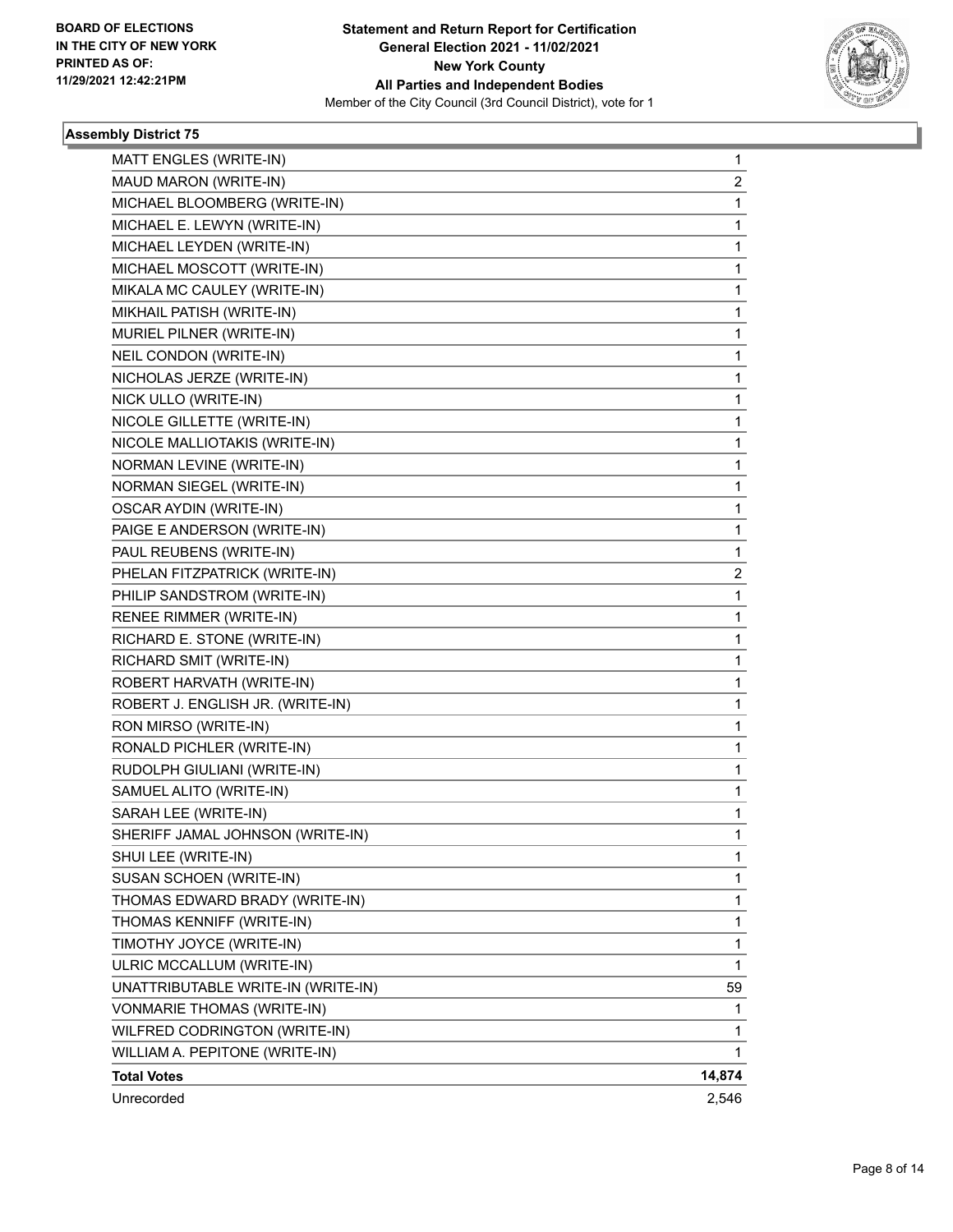

| PUBLIC COUNTER                                           | 28,637       |
|----------------------------------------------------------|--------------|
| MANUALLY COUNTED EMERGENCY                               | 0            |
| <b>ABSENTEE / MILITARY</b>                               | 3,678        |
| AFFIDAVIT                                                | 246          |
| <b>Total Ballots</b>                                     | 32,561       |
| Less - Inapplicable Federal/Special Presidential Ballots | 0            |
| <b>Total Applicable Ballots</b>                          | 32,561       |
| ERIK D. BOTTCHER (DEMOCRATIC)                            | 27,347       |
| AARON JUDGE (WRITE-IN)                                   | 1            |
| ABDUL KENCHI (WRITE-IN)                                  | 1            |
| ADAM VELAZQUEZ (WRITE-IN)                                | 1            |
| ADRIANA LEONE (WRITE-IN)                                 | 1            |
| AL SHARPTON (WRITE-IN)                                   | 1            |
| ALEXANDRA POMERANTZ (WRITE-IN)                           | $\mathbf 1$  |
| ALFRED E. NEUMAN (WRITE-IN)                              | 3            |
| ALLIE RYAN (WRITE-IN)                                    | 2            |
| ALTHEA LAFORGUE (WRITE-IN)                               | 8            |
| ALVIN BRAGG (WRITE-IN)                                   | 1            |
| ANASTASIA IOANNOU (WRITE-IN)                             | 1            |
| ANDREA CHAN (WRITE-IN)                                   | $\mathbf 1$  |
| ANDREW BERMAN (WRITE-IN)                                 | 1            |
| ANDREW ROSS (WRITE-IN)                                   | 1            |
| ANDREW YANG (WRITE-IN)                                   | $\mathbf 1$  |
| ANGELINA JOLIE (WRITE-IN)                                | 1            |
| ANTHONY WEINER (WRITE-IN)                                | 1            |
| ANTOINE TUCKER (WRITE-IN)                                | $\mathbf 1$  |
| ANTOINETTE JONES (WRITE-IN)                              | 1            |
| ARMOND WHITE (WRITE-IN)                                  | 1            |
| ARNALDO C. ALBORNOZ (WRITE-IN)                           | $\mathbf{1}$ |
| ARTHUR SCHWARTZ (WRITE-IN)                               | 16           |
| BARI ZAYN (WRITE-IN)                                     | 1            |
| BEN SHAPIRO (WRITE-IN)                                   | $\mathbf{1}$ |
| BERNIE SANDERS (WRITE-IN)                                | 1            |
| BEVERLY H. KOLBER (WRITE-IN)                             | 1            |
| BIFF TANNEN (WRITE-IN)                                   | 1            |
| BILL MURAWSKI (WRITE-IN)                                 | 1            |
| <b>BLAINE BERTNICK (WRITE-IN)</b>                        | 1            |
| BRAD HARGREAVES (WRITE-IN)                               | 1            |
| BRAD HOYLMAN (WRITE-IN)                                  | 1            |
| BRETT FIRBER (WRITE-IN)                                  | 1            |
| BRETT JOSEPH (WRITE-IN)                                  | 1            |
| <b>BRIAN BIGGINS (WRITE-IN)</b>                          | 1            |
| BRIAN JORDAN (WRITE-IN)                                  | 1            |
| BRUNO KEIJZER (WRITE-IN)                                 | 1            |
| CALVIN DRIM (WRITE-IN)                                   | 1            |
| CANDACE OWENS (WRITE-IN)                                 | 1            |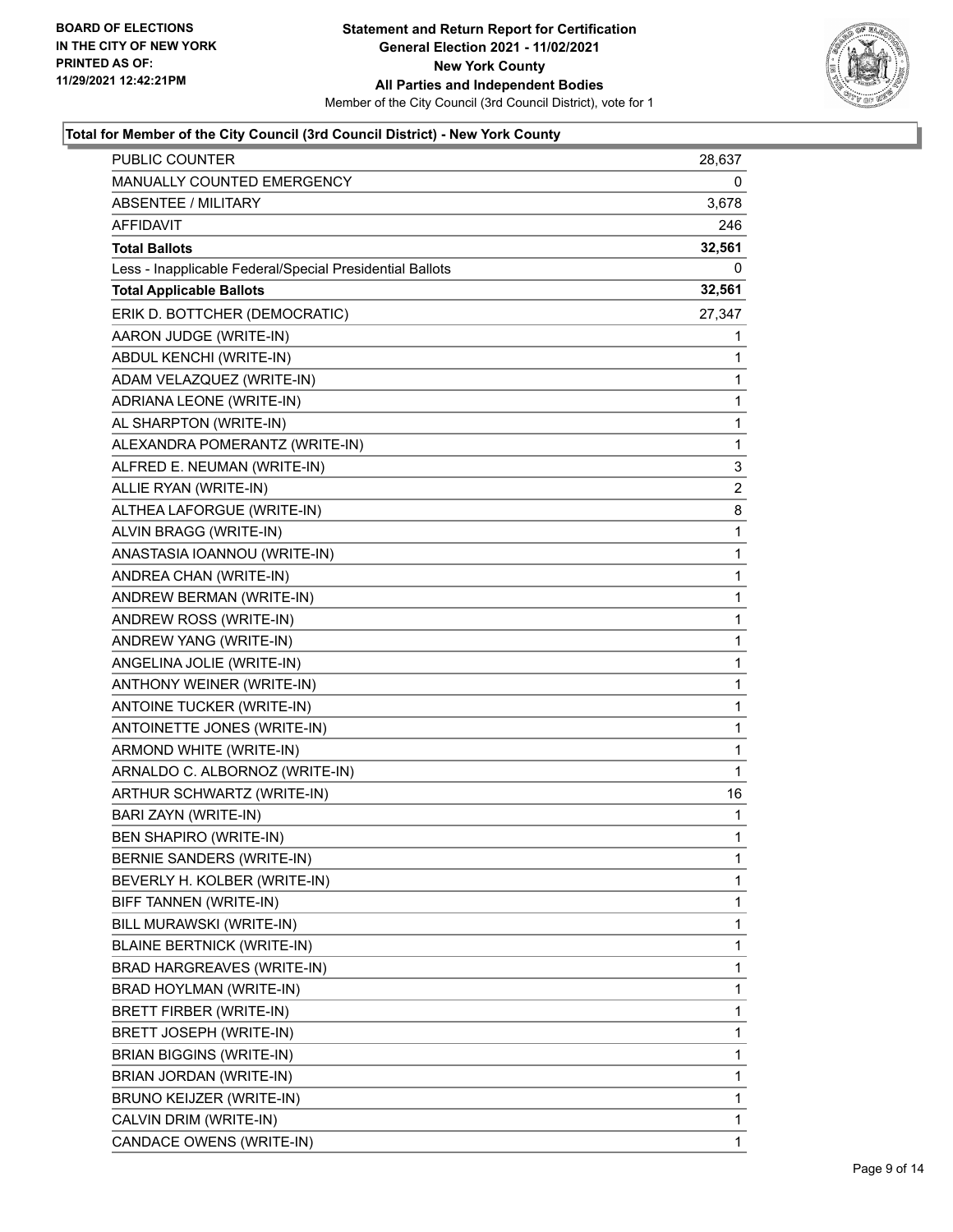

| CARLINA RIVERA (WRITE-IN)          | $\mathbf{1}$ |
|------------------------------------|--------------|
| CARSON KINCAID (WRITE-IN)          | $\mathbf{1}$ |
| CATHERINE ROJAS (WRITE-IN)         | $\mathbf{1}$ |
| CATHERINE WILSON (WRITE-IN)        | 1            |
| CHARLES BOGARDZ (WRITE-IN)         | 1            |
| CHARLES BRONES (WRITE-IN)          | $\mathbf{1}$ |
| CHARLES CASE (WRITE-IN)            | 1            |
| CHARLES TALISSE (WRITE-IN)         | $\mathbf{1}$ |
| CHIP BARRON JR. (WRITE-IN)         | 1            |
| CHRIS MARTE (WRITE-IN)             | 1            |
| CHRISTIAN ORGROSSE (WRITE-IN)      | 1            |
| CHRISTOPHER FRATT (WRITE-IN)       | $\mathbf{1}$ |
| CONNOR TINEN (WRITE-IN)            | 1            |
| COOPER HERRMAN (WRITE-IN)          | $\mathbf{1}$ |
| COREY JOHNSON (WRITE-IN)           | 3            |
| COSTA MERGES (WRITE-IN)            | 1            |
| CRAIG SLUTZKIN (WRITE-IN)          | 1            |
| CURTIS A. SLIWA (WRITE-IN)         | 8            |
| DANA A. PRICE, ESQ. (WRITE-IN)     | 1            |
| DANI SCHWARTZ (WRITE-IN)           | $\mathbf{1}$ |
| DANIEL ADLER (WRITE-IN)            | 1            |
| DANIEL J. HANGGI (WRITE-IN)        | 1            |
| DANIEL JONES (WRITE-IN)            | 1            |
| DANTE FITZPATRICK (WRITE-IN)       | $\mathbf{1}$ |
| DAO YIN (WRITE-IN)                 | 1            |
| DAVID SIMONETTI (WRITE-IN)         | $\mathbf{1}$ |
| DIANE MORALES (WRITE-IN)           | 1            |
| DINA RE (WRITE-IN)                 | 1            |
| DONALD TRUMP (WRITE-IN)            | 6            |
| EDWIN DE LA CRUZ (WRITE-IN)        | $\mathbf{1}$ |
| ELAINE FLORIO (WRITE-IN)           | 1            |
| ELIOT SPITZER (WRITE-IN)           | $\mathbf{1}$ |
| ELIZABETH BUFKIN (WRITE-IN)        | 2            |
| ELIZABETH STAMATINA FEY (WRITE-IN) | 1            |
| ERIC ADAMS (WRITE-IN)              | $\mathbf 1$  |
| ERIC BUTCHER (WRITE-IN)            | 1            |
| ERIC G WURTHMANN (WRITE-IN)        | 1            |
| ERIC JOYNER (WRITE-IN)             | $\mathbf 1$  |
| ERIC SEIDEL (WRITE-IN)             | 1            |
| EVA MOSKOWITZ (WRITE-IN)           | 1            |
| FAHIM ABED (WRITE-IN)              | 1            |
| FERNENDO MATEO (WRITE-IN)          | 1            |
| FRAN LEIBOWITZ (WRITE-IN)          | 1            |
| FRANCIS MENTON (WRITE-IN)          | 3            |
| FRANK ZAPPA (WRITE-IN)             | $\mathbf{1}$ |
| <b>GAIL BREWER (WRITE-IN)</b>      | 1            |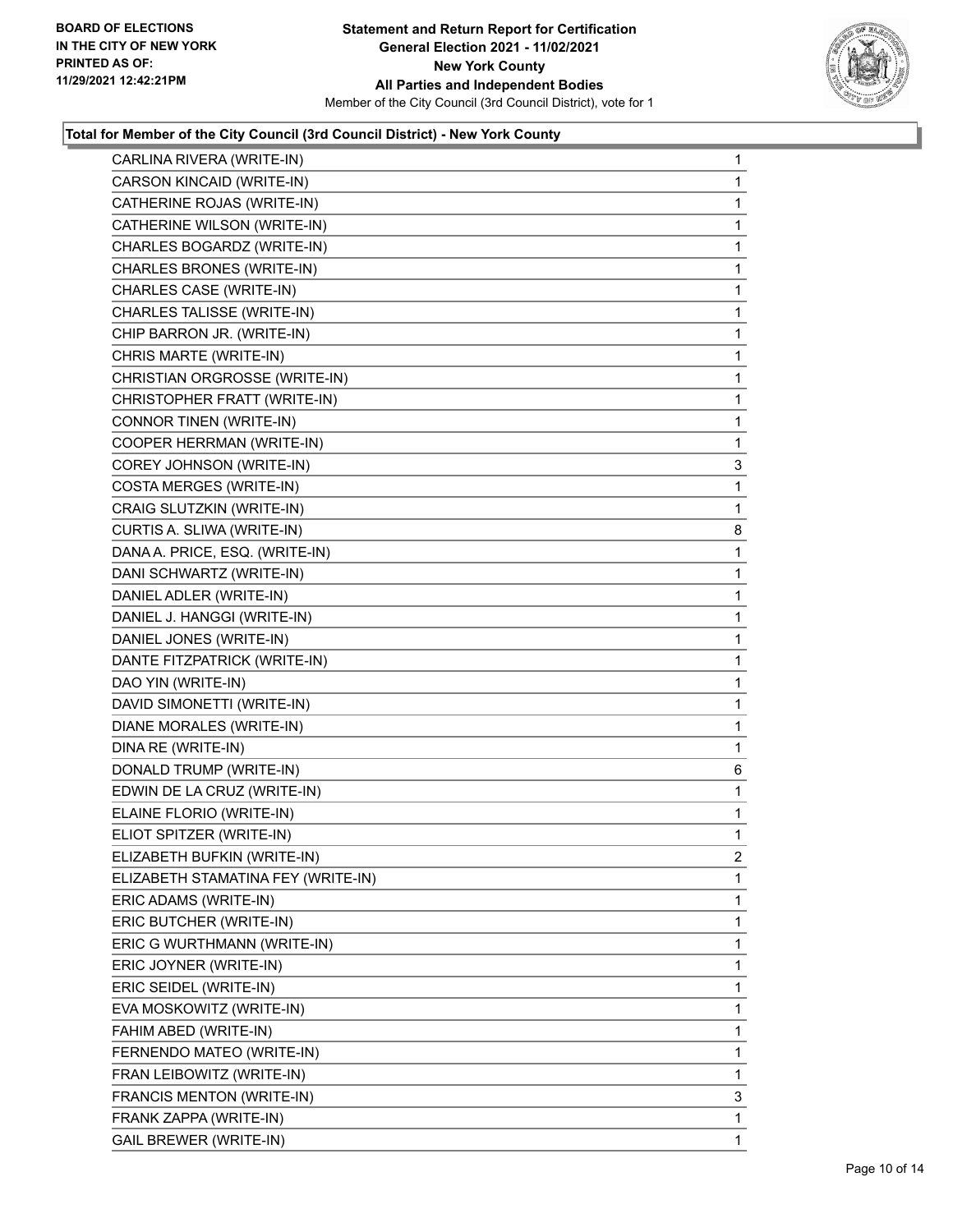

| <b>GASTON TORRES DIMANT (WRITE-IN)</b>  | $\mathbf{1}$   |
|-----------------------------------------|----------------|
| <b>GEORGE C. THOMAS (WRITE-IN)</b>      | 1              |
| <b>GEORGE SHULMAN (WRITE-IN)</b>        | 1              |
| GEVIN WAX (WRITE-IN)                    | $\mathbf 1$    |
| GLORIA STOGA (WRITE-IN)                 | 1              |
| GREGORY DEAN NEUMUNZ (WRITE-IN)         | 1              |
| HANNAH SINENSKY (WRITE-IN)              | $\mathbf 1$    |
| HENRY ARTIS (WRITE-IN)                  | 1              |
| HERBERT FIELDS (WRITE-IN)               | 1              |
| HILLARY CLINTON (WRITE-IN)              | $\mathbf 1$    |
| HOMER HAND (WRITE-IN)                   | $\mathbf{1}$   |
| ILEANA RIOS (WRITE-IN)                  | 1              |
| JACQUELINE TOBOROFF (WRITE-IN)          | 5              |
| JAMES CALIMANO (WRITE-IN)               | 1              |
| JAMES EDWARD TOPOR (WRITE-IN)           | $\overline{2}$ |
| JAMES HART (WRITE-IN)                   | $\mathbf 1$    |
| JAMES MENTON (WRITE-IN)                 | $\mathbf{1}$   |
| JANE HOGG (WRITE-IN)                    | 1              |
| JANET SZEIMAN (WRITE-IN)                | $\mathbf 1$    |
| JARED YOUNG (WRITE-IN)                  | 1              |
| JASON ZEMSKY (WRITE-IN)                 | 1              |
| JAYA MCSHUMA (WRITE-IN)                 | $\mathbf 1$    |
| JEANNIE V. MONTE (WRITE-IN)             | $\mathbf{1}$   |
| JEFF GOOLSBY (WRITE-IN)                 | 1              |
| JEFFREY ALLAN ELLIS-LEE (WRITE-IN)      | $\mathbf 1$    |
| JEFFREY DUBLINER (WRITE-IN)             | 1              |
| JEFFREY KOFSKY (WRITE-IN)               | 1              |
| JESUS LELARD (WRITE-IN)                 | $\mathbf 1$    |
| JOE LACY (WRITE-IN)                     | $\mathbf{1}$   |
| JOEY DLUZAK (WRITE-IN)                  | 1              |
| JOHN GALT (WRITE-IN)                    | $\mathbf 1$    |
| JOHN H SMITH (WRITE-IN)                 | 1              |
| JOHN M. FINAN (WRITE-IN)                | 1              |
| JOHN REYNOLDS (WRITE-IN)                | $\overline{2}$ |
| JORDAN AUSLANDER (WRITE-IN)             | 1              |
| JOSE ANTONIO GONZALEZ JR. (WRITE-IN)    | 1              |
| JOSEPH CARACCIO (WRITE-IN)              | 1              |
| JOSEPH CZERNIAWSKI (WRITE-IN)           | 1              |
| JOYCE SWINGLE (WRITE-IN)                | 1              |
| <b>JUDITH BROWN (WRITE-IN)</b>          | 1              |
| JULIE MENIN (WRITE-IN)                  | 1              |
| JULIET GERMANOTTA (WRITE-IN)            | 1              |
| JULIO CESAR SANTIAGO ESTRADA (WRITE-IN) | 1              |
| KATE PAEK (WRITE-IN)                    | 1              |
| KATHLYNE PURRINI (WRITE-IN)             | 1              |
| KATHRYN GARCIA (WRITE-IN)               | $\overline{2}$ |
|                                         |                |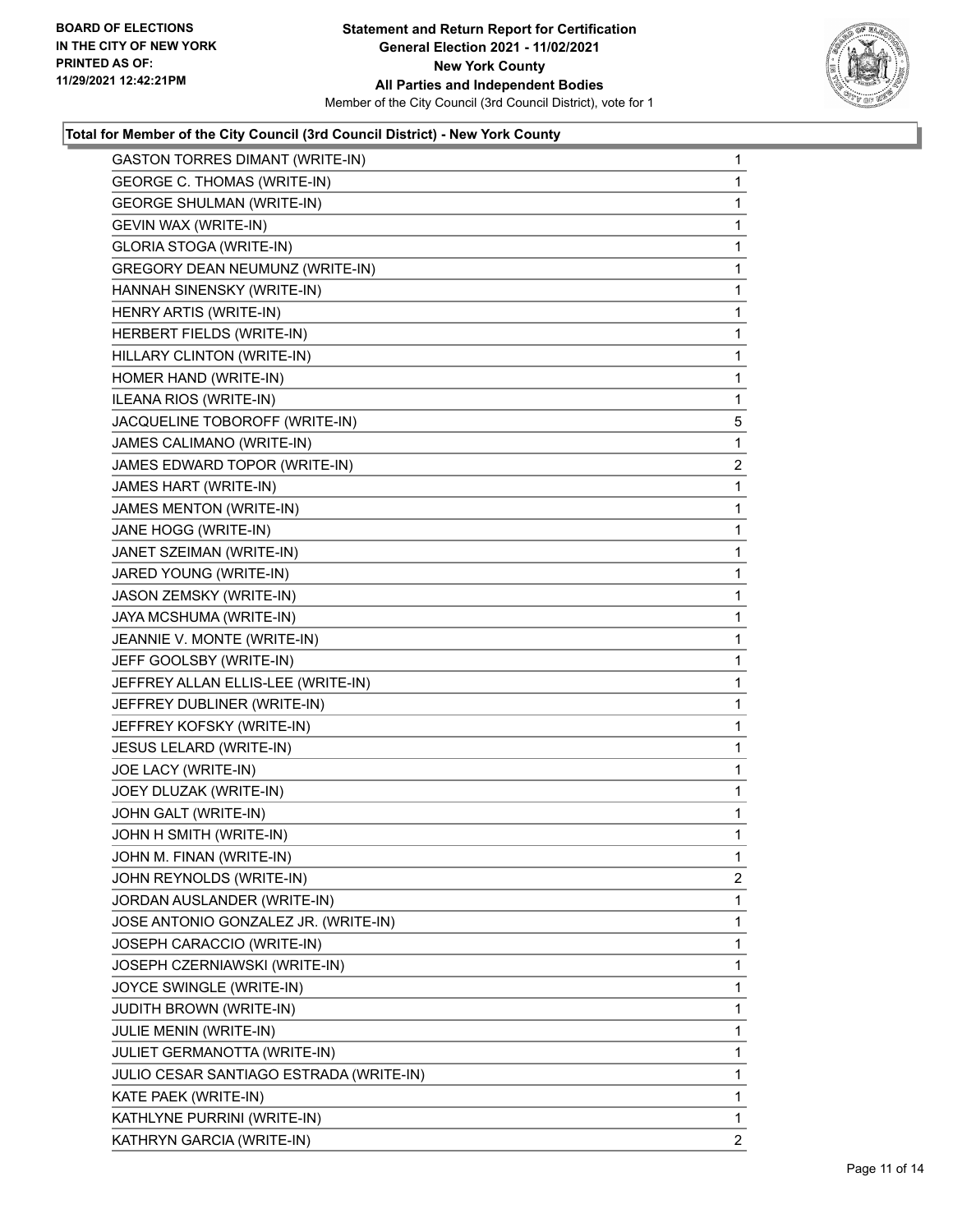

| KATHY MURRAY (WRITE-IN)            | 1  |
|------------------------------------|----|
| KEEANGA YAMAHTTA TAYLOR (WRITE-IN) | 1  |
| KENT GIFFORD (WRITE-IN)            | 1  |
| KEVIN BOYLE (WRITE-IN)             | 1  |
| LAURA LOEMER (WRITE-IN)            | 1  |
| LESLIE BOGHOSIAN MURPHY (WRITE-IN) | 18 |
| LESLIE MURPHY (WRITE-IN)           | 1  |
| LILIAN EVANS (WRITE-IN)            | 1  |
| LINCOLN ANDERSON (WRITE-IN)        | 1  |
| LOUIE LEONARDO (WRITE-IN)          | 1  |
| LOUIS PULIAFITO (WRITE-IN)         | 1  |
| LUCY MARTINEZ (WRITE-IN)           | 1  |
| LYAN CHO (WRITE-IN)                | 1  |
| MALLORY DANAHER (WRITE-IN)         | 1  |
| MARC PIPARO (WRITE-IN)             | 1  |
| MARC WEISS (WRITE-IN)              | 1  |
| MARK GJANAJ (WRITE-IN)             | 1  |
| MARK SEIDEN (WRITE-IN)             | 1  |
| MARNI HALASA (WRITE-IN)            | 5  |
| MAROVI HALASA (WRITE-IN)           | 1  |
| MARRISSA REDANTY (WRITE-IN)        | 1  |
| MARSHALL JAFFE (WRITE-IN)          | 1  |
| MARVIN PUGLER (WRITE-IN)           | 1  |
| MATT ENGLES (WRITE-IN)             | 1  |
| MAUD MARON (WRITE-IN)              | 6  |
| MELISSA BELL (WRITE-IN)            | 1  |
| MELISSA RUSSO (WRITE-IN)           | 1  |
| MICHAEL ALLEGRETTI (WRITE-IN)      | 1  |
| MICHAEL BLOOMBERG (WRITE-IN)       | 3  |
| MICHAEL DOPPELT (WRITE-IN)         | 1  |
| MICHAEL E. LEWYN (WRITE-IN)        | 1  |
| MICHAEL LEYDEN (WRITE-IN)          | 1  |
| MICHAEL MOSCOTT (WRITE-IN)         | 1  |
| MICHAEL SPILLANE (WRITE-IN)        | 1  |
| MICHAEL STEINEN (WRITE-IN)         | 1  |
| MICKI MCGEE (WRITE-IN)             | 1  |
| MIKALA MC CAULEY (WRITE-IN)        | 1  |
| MIKHAIL PATISH (WRITE-IN)          | 1  |
| MURIEL PILNER (WRITE-IN)           | 1  |
| NEIL CONDON (WRITE-IN)             | 1  |
| NICHOLAS JERZE (WRITE-IN)          | 1  |
| NICK ULLO (WRITE-IN)               | 1  |
| NICOLE GILLETTE (WRITE-IN)         | 1  |
| NICOLE MALLIOTAKIS (WRITE-IN)      | 1  |
| NORMAN LEVINE (WRITE-IN)           | 1  |
| NORMAN SIEGEL (WRITE-IN)           | 1  |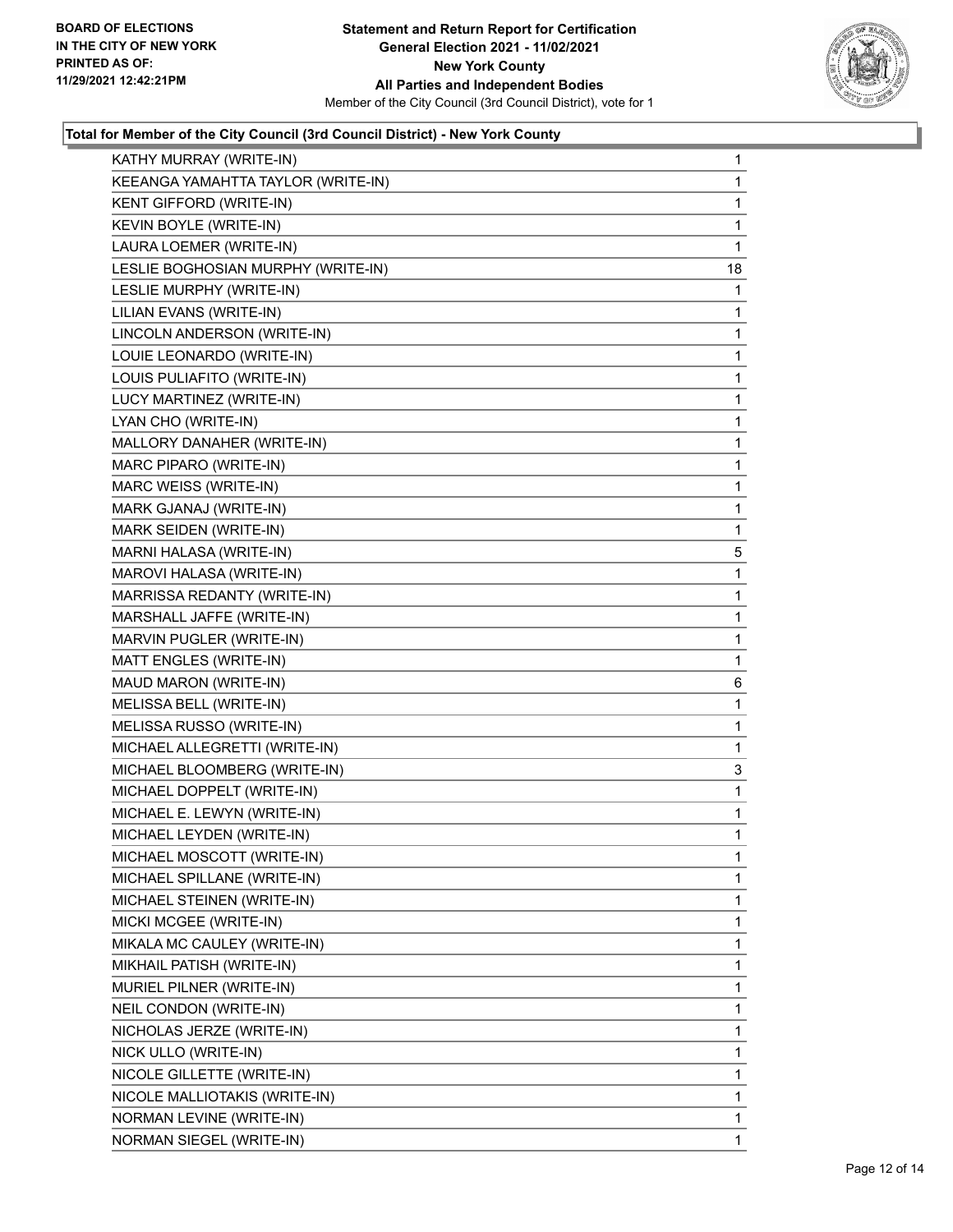

| OSCAR AYDIN (WRITE-IN)             | 1              |
|------------------------------------|----------------|
| OZER TEITELBAWN (WRITE-IN)         | 1              |
| PAIGE E ANDERSON (WRITE-IN)        | 1              |
| PAPERBOY LOVE PRINCE (WRITE-IN)    | 1              |
| PAUL CARROLL (WRITE-IN)            | 1              |
| PAUL CHAMBERLAIN (WRITE-IN)        | 1              |
| PAUL GUILIANI (WRITE-IN)           | 1              |
| PAUL REUBENS (WRITE-IN)            | 1              |
| PHELAN FITZPATRICK (WRITE-IN)      | 4              |
| PHILIP SANDSTROM (WRITE-IN)        | 1              |
| RAPHAEL B. BERDUGO (WRITE-IN)      | 1              |
| RAYMOND BLACK (WRITE-IN)           | 1              |
| RENEE RIMMER (WRITE-IN)            | 1              |
| RICH CECAPPOLO (WRITE-IN)          | 1              |
| RICHARD E. STONE (WRITE-IN)        | 1              |
| RICHARD SMIT (WRITE-IN)            | 1              |
| ROBERT HARVATH (WRITE-IN)          | 1              |
| ROBERT J. ENGLISH JR. (WRITE-IN)   | 1              |
| ROBERT SPIKER (WRITE-IN)           | 2              |
| ROLANDO ACOSTA (WRITE-IN)          | 1              |
| RON MIRSO (WRITE-IN)               | 1              |
| RONALD PICHLER (WRITE-IN)          | 1              |
| RONALD REAGAN (WRITE-IN)           | 1              |
| ROSS BLUM (WRITE-IN)               | 1              |
| RUDOLPH GIULIANI (WRITE-IN)        | 2              |
| RYAN KONCAR (WRITE-IN)             | 1              |
| RYAN MCMAHON (WRITE-IN)            | 1              |
| SAMUEL ALITO (WRITE-IN)            | 1              |
| SARAH LEE (WRITE-IN)               | 1              |
| SCOTT STRINGER (WRITE-IN)          | 1              |
| SEAN MAGUINE (WRITE-IN)            | 1              |
| SHERIFF JAMAL JOHNSON (WRITE-IN)   | 1              |
| SHUI LEE (WRITE-IN)                | 1              |
| STEPHEN DAVIS (WRITE-IN)           | 1              |
| STEPHEN FITCH (WRITE-IN)           | 1              |
| STEPHEN MCALLISTER (WRITE-IN)      | 1              |
| STUART FRAAS (WRITE-IN)            | 2              |
| SUSAN SCHOEN (WRITE-IN)            | 1              |
| TARA GLOVEN (WRITE-IN)             | 1              |
| THOMAS EDWARD BRADY (WRITE-IN)     | 1              |
| THOMAS KENNIFF (WRITE-IN)          | $\overline{2}$ |
| TIM S. WESSMAN (WRITE-IN)          | 1              |
| TIMOTHY JOYCE (WRITE-IN)           | 1              |
| TONDERAI MUNYORO (WRITE-IN)        | 1              |
| ULRIC MCCALLUM (WRITE-IN)          | 1              |
| UNATTRIBUTABLE WRITE-IN (WRITE-IN) | 104            |
|                                    |                |